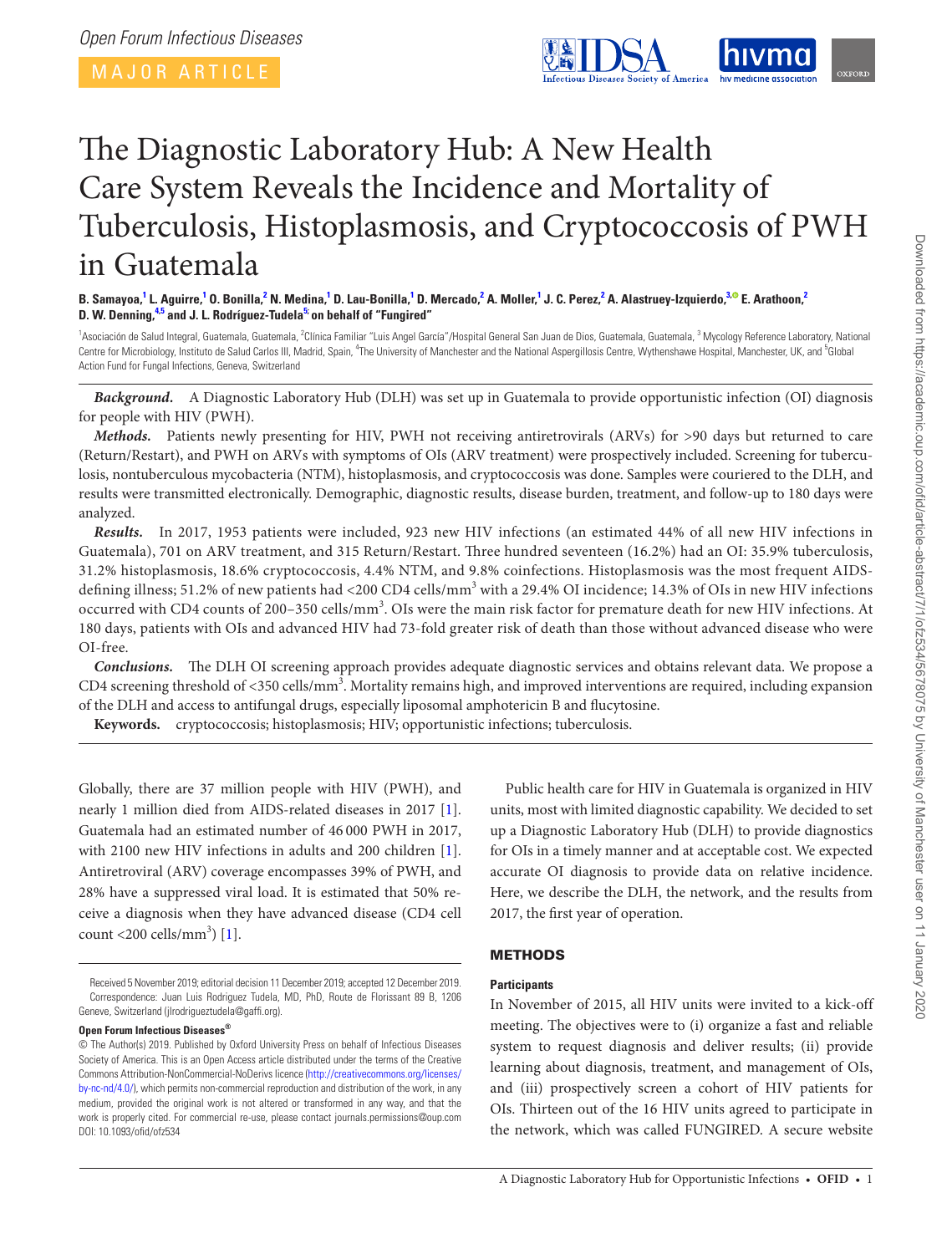[\(http://fungired.gt/](http://fungired.gt/)) was set up with the following design: (i) information module about the network and an epidemiology section with statistics; (ii) continuous learning module through which e-learning courses were delivered; (iii) electronic laboratory system to request diagnostic tests online from HIV units and provide results. Once entered, the system warns the DLH of sample delivery, which smooths laboratory workload and reduces the turnaround time.

## **Patients**

We prospectively included patients (i) with newly diagnosed HIV infection, (ii) who abandoned ARVs for >90 days but returned to care (Return/Restart), and (iii) on ARVs with symptoms compatible with an OI (ARV treatment). In 2017, all patients had to be screened for tuberculosis (TB), NTM, histoplasmosis, and cryptococcosis, irrespective of their CD4 counts.

All ages were tested, but only patients >13 years old were analyzed.

## **Clinical Samples**

The following samples were requested from all patients: whole blood in an isolator tube (Abbott Diagnostics, IL, USA; 10 mL), serum (5 mL), urine, and sputum. At the discretion of the physician, other clinical samples were taken. From Monday to Friday, samples were delivered to DLH by a courier. Personnel at each HIV unit were trained in sample packaging using a box with a portable cooler. The parcel was picked up the same day and delivered to the DLH in <24 hours.

#### **Diagnostic Follow-up at the DLH and Treatment**

The microbiological, immunological, and molecular tests as well as the treatment of the OIs are described in the [Supplementary Data](http://academic.oup.com/ofid/article-lookup/doi/10.1093/ofid/ofz534#supplementary-data).

## **Statistical Analysis**

Variables collected include demographic data, opportunistic infection diagnostic results, treatment, and follow-up to 180 days. Statistical Package for the Social Sciences, version 25.0 (SPSS Inc., Chicago, IL, USA), was used for analysis. The chi-square test or Fisher exact test and Mann-Whitney *U* test were used to compare the groups. Kaplan-Meier survival methodology was employed, and differences were assessed by log-rank test. Cox regression was used to establish hazard ratios (HRs). A *P* value <.05 was considered statistically significant.

# RESULTS

#### **Cohort of Patients**

During 2017, 2394 patients were included, but 441 (18.42%) were excluded for different reasons [\(Figure 1](#page-1-0)). A total of 1953 PWH were available for analysis. Full screening was done in 1541 (79%) patients and partial in 412. Out of 1953 patients, 95% were tested



<span id="page-1-0"></span>**Figure 1.** Description of the 2017 cohort. Abbreviations: NTM, nontuberculous mycobacteria; TB, tuberculosis.

for histoplasmosis, 87% for TB/NTM, and 89% for cryptococcosis [\(Figure 1\)](#page-1-0).

Table 1 shows the sociodemographic data for the whole cohort of patients. There were 923 patients with new HIV infection, 701 on ARVs, and 315 Return/Restart. According to Guatemala UNAIDS estimates for 2017 [\[1\]](#page-8-0), this study encompassed 44% (923 out of 2100 adults) of new adult HIV infections, 4% (701 out of 17 153) of those on ARVs, and 1.1% (315 out of 28 000) of Return/Restart.

For 630 patients (32.3%), CD4 cell counts were not available [\(Table 1](#page-2-0)). For 1323 with CD4 cell counts, 28.3% had  $\langle 100 \text{ cells/mm}^3, 47.6\% \text{ had } \langle 200 \text{ cells/mm}^3, 70.7\% \langle 350 \rangle$ cells/mm<sup>3</sup>, and 29.3%  $\geq$ 350 cells/mm<sup>3</sup>. Women and men had similar numbers of CD4 cells (median women vs men, 220 vs 207;  $P = .478$ ). This comparison between ethnic groups was significant (median Ladino vs Maya, 221 vs 176.5;  $P = .028$ ).

## **Opportunistic Infections**

Three hundred seventeen (16.2%) patients had an OI, and these PWH had lower counts of CD4 (median OI, 63.5; vs median non-OI, 246; *P* < .001) and higher viral loads (*P* < .001) [\(Table 1](#page-2-0)) than those without an OI.

Although CD4 counts were known for only 218 of 317 (68.8%) patients, there was a strong association between CD4 count and OI occurrence [\(Table 1](#page-2-0)). Overall, 198 (90.8%) OIs occurred in patients with CD4 counts <350 cells/mm<sup>3</sup>. Only 20 OIs (9.2%) were found in patients with  $\geq$ 350 CD4 cells/mm<sup>3</sup> (11 TB, 3 NTM, 4 cryptococcosis, and 2 histoplasmosis). Most coinfections occurred in those with very low CD4 cell counts; 17 (80.9%) were <100 cells/mm<sup>3</sup>, 3 (14.3%) 100-199 cells/mm<sup>3</sup>, and 1 (4.8%) 200–350 cells/mm<sup>3</sup>.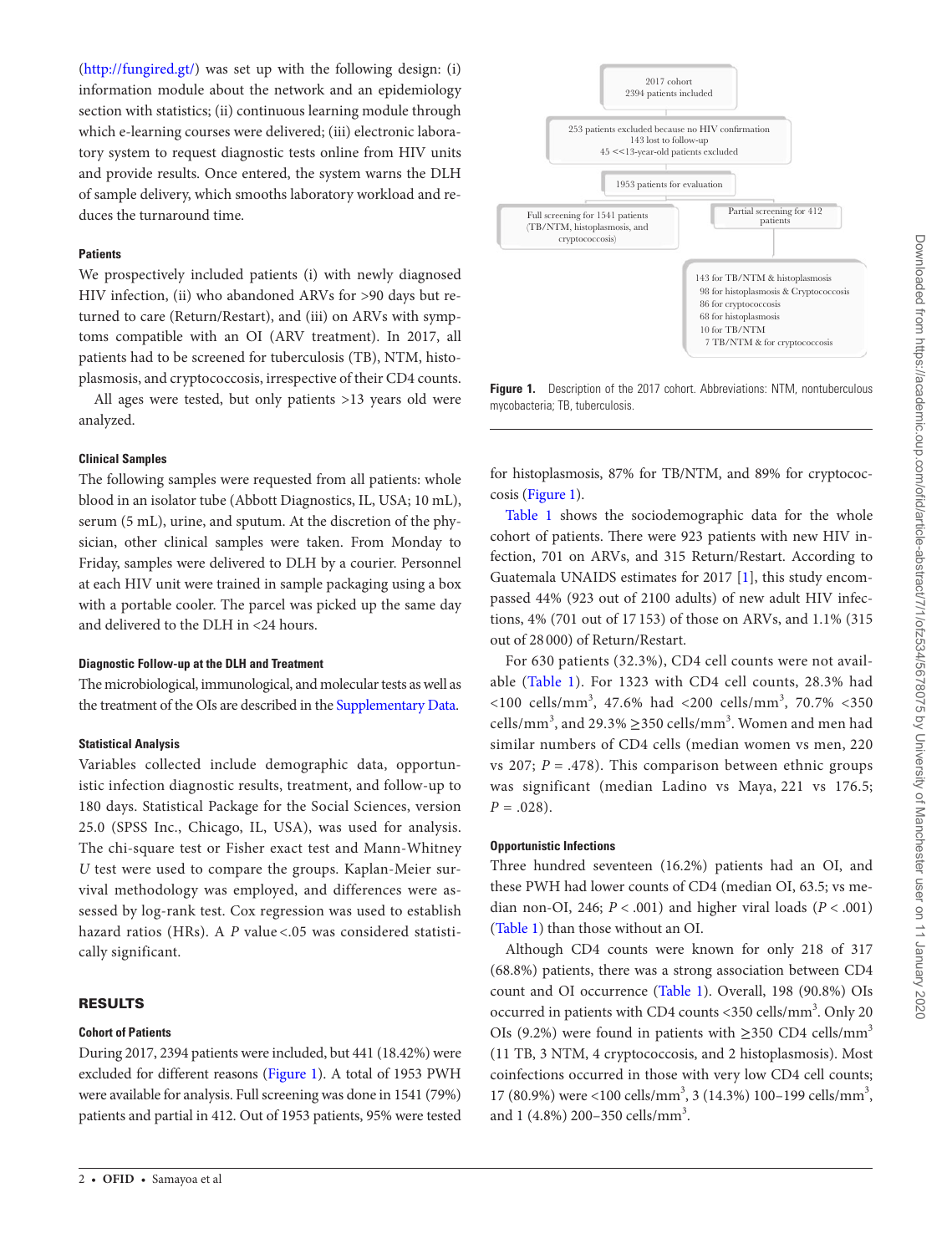#### <span id="page-2-0"></span>**Table 1. Sociodemographic Data of Patients With and Without an OI in 2017 Cohort**

|                               | <b>Total 1953</b> | With OI 317 (16.2%) | Without OI 1636 (83.8%) |
|-------------------------------|-------------------|---------------------|-------------------------|
|                               | No. (%)           | No. (%)             | No. (%)                 |
| Sex                           |                   |                     |                         |
| Male                          | 1261 (64.6)       | 211 (66.6)          | 1050 (64.2)             |
| Female                        | 679 (34.8)        | 104 (32.8)          | 575 (35.1)              |
| Transsexual                   | 13(0.7)           | 2(0.6)              | 11(0.7)                 |
| Age, y                        |                   |                     |                         |
| No.                           | 1934 (99)         | 310 (97.8)          | 1624 (99.3)             |
| Median                        | 34                | 36                  | 34                      |
| <b>IQR</b>                    | 17                | 15                  | 17                      |
| Unknown                       | 19(1)             | 7(2.2)              | 12(0.7)                 |
| Sexual orientation            |                   |                     |                         |
| Heterosexual                  | 1502 (76.9)       | 260 (82.0)          | 1242 (75.9)             |
| Homosexual                    | 292 (15.0)        | 29(9.1)             | 263 (16.1)              |
| Bisexual                      | 86 (4.4)          | 11(3.5)             | 75 (4.6)                |
| Unknown                       | 73 (3.7)          | 17(5.4)             | 56 (3.4)                |
| Ethnic group                  |                   |                     |                         |
| Ladino                        | 1331 (68.2)       | 224 (70.7)          | 1107 (67.7)             |
| Mayan                         | 280 (14.3)        | 30(9.5)             | 250 (15.3)              |
| Other                         | 9(0.5)            | 2(0.6)              | 7(0.4)                  |
| Unknown                       | 333 (17.1)        | 61 (19.2)           | 272 (16.6)              |
| Type of patient               |                   |                     |                         |
| Newly HIV infections          | 923 (47.3)        | 147 (46.4)          | 776 (47.4)              |
| On ART                        | 701 (35.9)        | 100 (31.5)          | 601 (36.7)              |
| Restart/return                | 315(16.1)         | 68 (21.5)           | 247 (15.1)              |
| Unknown                       | 14(0.7)           | 2(0.6)              | 12(0.7)                 |
| $CD4$ , cells/mm <sup>3</sup> |                   |                     |                         |
| No.                           | 1323 (67.7)       | 218 (68.8)          | 1105 (67.5)             |
| Median                        | 210               | 63.5                | 246                     |
| <b>IQR</b>                    | 307               | 153                 | 297                     |
| Unknown                       | 630 (32.3)        | 99 (31.2)           | 531 (32.5)              |
| Viral load, copies/mL         |                   |                     |                         |
| No.                           | 1072 (54.9)       | 191(60.3)           | 881 (53.9)              |
| Median                        | 50 477            | 138 585             | 42 322                  |
| <b>IQR</b>                    | 154 376           | 375 132             | 123 730                 |
| Unknown                       | 881 (45.1)        | 126 (39.7)          | 755 (46.1)              |

Table 2 shows the sociodemographic data of 317 patients classified by the OIs identified. There were 114 (35.9%) patients with TB, 14 (4.4%) with NTM, 99 (31.2%) with histoplasmosis, 59 (18.6%) with cryptococcosis, and 31 (9.8%) with coinfections. Coinfection incidence was 2%, and there were 13 histoplasmosis and TB, 8 cryptococcosis and TB, 7 cryptococcosis and histoplasmosis, 1 cryptococcosis and NTM, 1 TB and NTM, and 1 cryptococcosis and histoplasmosis and TB.

In total, there were 137 TB, 16 NTM, 120 histoplasmosis, and 76 cryptococcosis. These numbers were used to calculate the incidences of these infections in the cohort [\(Table 3](#page-4-0)).

OI incidence was 19.9% ([Table 3\)](#page-4-0). TB incidence was 8.1%, followed by histoplasmosis with 6.5%. OI incidence in patients with a CD4 count  $\geq$ 350 cells/mm<sup>3</sup> was 5.7%, with TB being the most frequent (11 cases), followed by cryptococcosis. In these patients, CD4 ranged from 358 to 1142 cells/mm<sup>3</sup>, with only 4 having CD4 counts <400 cells/mm<sup>3</sup>.

## **New HIV Infections**

We describe a group of 923 newly diagnosed HIV infections in detail because they represent 44% of the cases seen in Guatemala in 2017 [[1](#page-8-0)]. Women and men arrived at HIV diagnosis with a similar median CD4 count (192 vs 197 cells/mm<sup>3</sup>;  $P = .711$ ). The CD4 cell count was unknown for 23.2% of patients. Of the remainder, 31.7% had <100 CD4 cells/mm<sup>3</sup>, 19.5% 100-199 cells/mm<sup>3</sup>, 23.8% 200–350 cells/mm<sup>3</sup>, and 25% >350 cells/mm<sup>3</sup>. Thus, 51.2% of patients had advanced HIV disease (<200 CD4  $\text{cells/mm}^3$ ).

The incidence of OIs was 18.8% but rose to 29.4% and 39.4% for patients with <200 CD4 cells/mm<sup>3</sup> and <100 CD4 cells/ mm<sup>3</sup>, respectively ([Table 3\)](#page-4-0). In this group, TB had an incidence of 6.7% and histoplasmosis of 7.5%—the most frequent AIDSdefining illness in all groups except in those with CD4 counts  $\geq$ 350 cells/mm<sup>3</sup> (Table 3). There were 12 coinfections (5 histoplasmosis and cryptococcosis, 4 histoplasmosis and TB, 2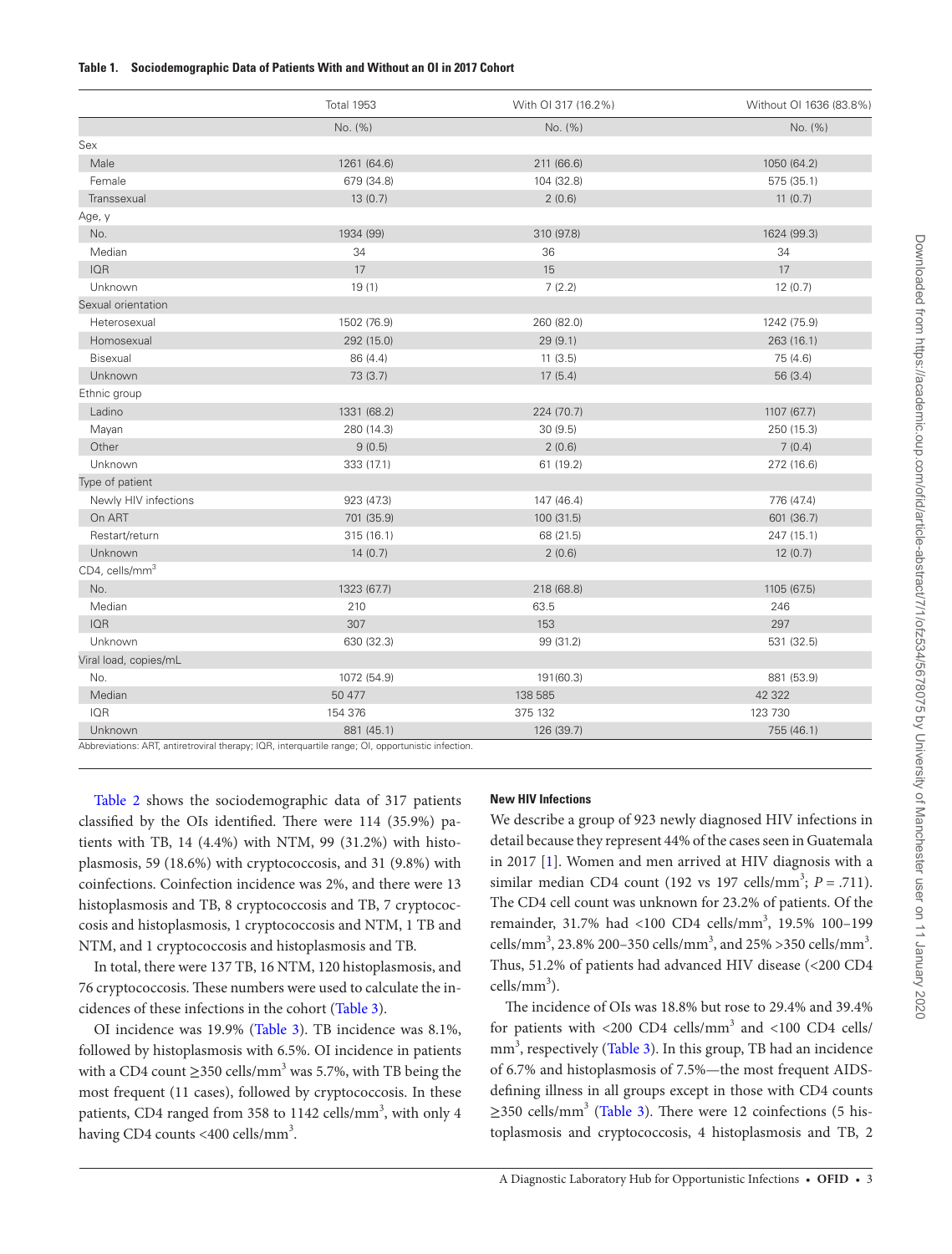## <span id="page-3-0"></span>**Table 2. Sociodemographic Data of Patients per OI**

|                       | TB         | <b>NTM</b> | H         | $\mathsf C$ | Coinfections |
|-----------------------|------------|------------|-----------|-------------|--------------|
|                       | No. (%)    | No. (%)    | No. (%)   | No. (%)     | No. (%)      |
|                       | 114 (35.9) | 14(4.4)    | 99 (31.2) | 59 (18.6)   | 31 (9.77)    |
| Sex                   |            |            |           |             |              |
| Male                  | 77 (67.5)  | 10(71.4)   | 65 (65.7) | 41 (69.5)   | 18 (58)      |
| Female                | 37 (32.5)  | 4(28.6)    | 33 (33.3) | 17 (28.8)   | 13 (42)      |
| Transsexual           |            |            | 1(1)      | 1(1.7)      |              |
| Age, y                |            |            |           |             |              |
| No.                   | 111 (97.4) | 14 (100)   | 99 (100)  | 55 (93.2)   | 31 (100)     |
| Median                | 36         | 38         | 35        | 35          | 39           |
| <b>IQR</b>            | 17         | 17         | 13        | 14          | 10           |
| Unknown               | 3(3.6)     |            |           | 4(6.8)      |              |
| Sexual orientation    |            |            |           |             |              |
| Heterosexual          | 86 (75.4)  | 14 (100)   | 88 (88.9) | 44 (74.6)   | 28 (90.3)    |
| Homosexual            | 14 (12.3)  |            | 6(6.1)    | 7(11.9)     | 2(6.5)       |
| Bisexual              | 8(7)       |            | 1(1.0)    | 2(3.4)      |              |
| Unknown               | 6(5.3)     |            | 4(4.0)    | 6(10.2)     | 1(3.2)       |
| Ethnic group          |            |            |           |             |              |
| Ladino                | 79 (69.3)  | 11 (78.6)  | 69 (69.7) | 44 (74.6)   | 21 (67.7)    |
| Mayan                 | 13 (11.4)  | 2(14.3)    | 11(11.1)  | 2(3.4)      | 2(6.5)       |
| Other                 | 2(1.8)     |            |           |             |              |
| Unknown               | 20 (17.5)  | 1(7.1)     | 19 (19.2) | 13 (22.0)   | 8(25.8)      |
| Type of patient       |            |            |           |             |              |
| Newly HIV infections  | 48 (42.1)  | 4(28.6)    | 56 (56.6) | 27 (45.8)   | 12 (38.7)    |
| On ART                | 44 (38.6)  | 6(42.9)    | 23 (23.2) | 19 (32.2)   | 8(25.8)      |
| Restart/return        | 21(18.4)   | 4(28.6)    | 20 (20.2) | 12 (20.3)   | 11(35.5)     |
| Unknown               | 1(0.9)     |            |           | 1(1.7)      |              |
| $CD4$ , cells/mm $3$  |            |            |           |             |              |
| No.                   | 76 (66.7)  | 12 (85.7)  | 62 (62.6) | 47 (79.7)   | 21 (67.7)    |
| Median                | 94         | 213        | 36        | 56          | 27           |
| <b>IQR</b>            | 174        | 297        | 102       | 144         | 279          |
| Unknown               | 38 (33.3)  | 2(14.3)    | 37 (37.4) | 12 (20.3)   | 10 (32.3)    |
| Viral load, copies/mL |            |            |           |             |              |
| No.                   | 67 (58.8)  | 8(57.1)    | 59 (59.6) | 39 (66.1)   | 18 (58.1)    |
| Median                | 123 405    | 122 261    | 234 601   | 96 010      | 128 305      |
| <b>IQR</b>            | 397 379    | 162 029    | 739 693   | 294 306     | 271 726      |
| Unknown               | 47 (41.2)  | 6(42.9)    | 40 (40.4) | 20 (33.9)   | 13 (41.9)    |

Downloaded from https://academic.oup.com/ofid/article-abstract/7/1/ofz534/5678075 by University of Manchester user on 11 January 2020 Downloaded from https://academic.oup.com/ofid/article-abstract/7/1/ofz534/5678075 by University of Manchester user on 11 January 2020

cryptococcosis and TB, and 1 TB and NTM), 10 of which were in patients with <350 CD4 cells/mm<sup>3</sup>. For the remaining 2 patients, the CD4 count was unknown.

# **Performance of Diagnostic Techniques**

Cases diagnosed by direct microscopy and culture were limited [\(Table 4](#page-4-1)). Polymerase chain reaction (PCR) in sputum was positive for 91.6% of the cases of TB but only 56.5% for histoplasmosis. However, 75% of histoplasmosis cases were diagnosed by urine antigen test. In those considered to have disseminated histoplasmosis diagnosed by a positive antigen and/or a positive Isolator blood culture, the urine antigen was positive in 94.4% of cases. Cryptococcal antigen in serum was positive in all cases, whereas culture was only positive for 39.6%. Except for cryptococcosis, >1 technique was required to diagnose 100% of cases ([Table 4\)](#page-4-1).

# **Treatment of OIs and Survival**

Twenty-one patients were lost to follow-up, 10 with OIs (3 TB, 1 NTM, 2 histoplasmosis, and 4 cryptococcosis) and 11 without OIs. Thirteen patients died immediately after admission and were not treated, 15 patients refused any treatment (death was confirmed by the National Registry), and 5 did not receive treament for other reasons. The actual therapies delivered are shown in [Table 5.](#page-5-0)

[Figure 2](#page-5-1) shows survival curves for patients with and without OIs. Mortality at 180 days of patients with OIs was 29.6%. The highest mortality at 180 days was caused by coinfections, at 48.4% (HR, 7.9), followed by cryptococcosis, 32.7% (HR, 4.9), TB, 29.7% (HR, 4.7), and histoplasmosis, 24.7% (HR, 3.7) [\(Figure 3\)](#page-6-0).

Mortality at 180 days in patients with nonadvanced disease without an OI was 0.5%; it was 11.6% in those with OIs (HR,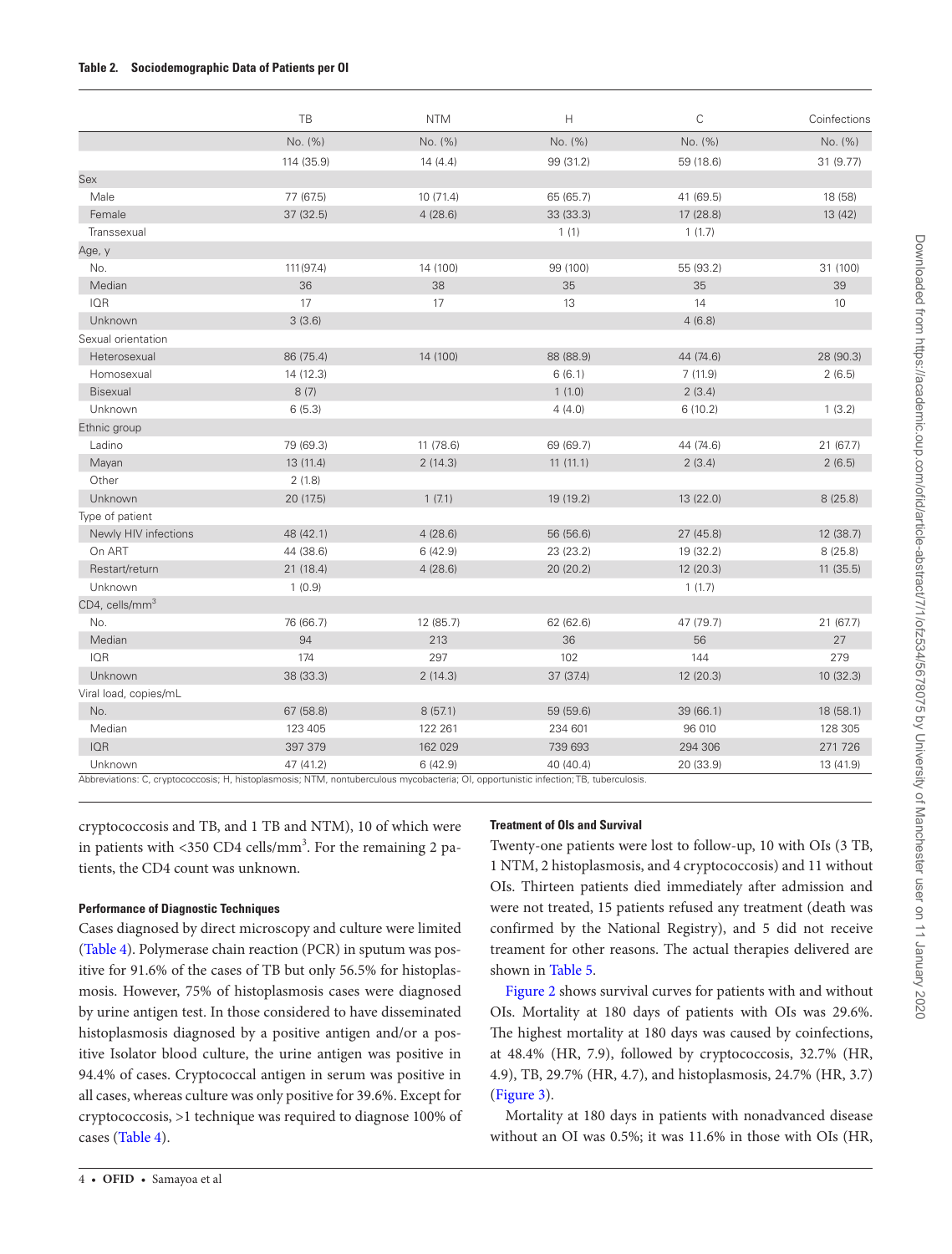## <span id="page-4-0"></span>**Table 3. Incidence of OIs in the Global Cohort and in the New HIV Infections Subset**

|                      |                    | Global Cohort |                          |                 |                 |                 |                             |
|----------------------|--------------------|---------------|--------------------------|-----------------|-----------------|-----------------|-----------------------------|
|                      |                    | All Cases     | Unknown CD4 <sup>a</sup> | $<$ 100 CD4 $a$ | $<$ 200 CD4 $a$ | $<$ 350 CD4 $a$ | $\geq$ 350 CD4 <sup>8</sup> |
| TB                   | Cases/No. screened | 137/1701      | 46/518                   | 51/343          | 70/572          | 80/843          | 11/340                      |
|                      | Incidence, %       | 8.1           | 8.9                      | 14.9            | 12.2            | 9.5             | 3.2                         |
| <b>NTM</b>           | Cases/No. screened | 16/1701       | 2/518                    | 6/343           | 8/572           | 11/843          | 3/340                       |
|                      | Incidence, %       | 0.9           | 0.4                      | 1.7             | 1.4             | 1.3             | 0.9                         |
| H                    | Cases/No. screened | 120/1850      | 45/569                   | 55/368          | 65/615          | 73/910          | 2/371                       |
|                      | Incidence, %       | 6.5           | 7.9                      | 15.0            | 10.6            | 8.0             | 0.5                         |
| C                    | Cases/No. screened | 76/1732       | 16/530                   | 38/336          | 52/568          | 56/853          | 4/349                       |
|                      | Incidence, %       | 4.4           | 3.0                      | 11.3            | 9.2             | 6.6             | 1.1                         |
| Total incidence, %   |                    | 19.9          | 20.2                     | 42.9            | 33.4            | 25.4            | 5.7                         |
| Newly HIV infections |                    |               |                          |                 |                 |                 |                             |
|                      |                    | All Cases     | Unknown CD4 <sup>a</sup> | $<$ 100 CD4 $a$ | $<$ 200 CD4 $a$ | $<$ 350 CD4 $a$ | $\geq$ 350 CD4 <sup>8</sup> |
| TB                   | Cases/No. screened | 55/825        | 15/180                   | 25/207          | 31/332          | 36/485          | 4/160                       |
|                      | Incidence          | 6.7           | 8.3                      | 12.1            | 9.3             | 7.4             | 2.5                         |
| <b>NTM</b>           | Cases/No. screened | 5/825         | 1/180                    | 2/207           | 4/332           | 4/485           | 0/160                       |
|                      | Incidence          | 0.6           | 0.6                      | 1.0             | 1.2             | 0.8             | 0.0                         |
| Н                    | Cases/No. screened | 65/872        | 21/186                   | 36/220          | 41/352          | 44/516          | 0/170                       |
|                      | Incidence          | 7.5           | 11.3                     | 16.4            | 11.6            | 8.5             | 0.0                         |
| $\overline{C}$       | Cases/No. screened | 34/840        | 7/187                    | 20/201          | 24/328          | 26/489          | 1/164                       |
|                      | Incidence          | 4.0           | 3.7                      | 9.9             | 7.3             | 5.3             | 0.6                         |
| Total incidence      |                    | 18.8          | 24.0                     | 39.4            | 29.4            | 22              | 3.1                         |

Abbreviations: C, cryptococcosis; H, histoplasmosis; NTM, nontuberculous mycobacteria; OI, opportunistic infection; TB, tuberculosis. <sup>a</sup>Number of CD4 cells/mm<sup>3</sup>.

# <span id="page-4-1"></span>**Table 4. Diagnostic Performance for OIs**

|                        |             | Tuberculosis <sup>a,b</sup> | NMT <sup>c</sup> | Histoplasmosis <sup>d,e</sup> | Cryptococcosist |
|------------------------|-------------|-----------------------------|------------------|-------------------------------|-----------------|
|                        | No. cases   | 137                         | 16               | 120                           | 76              |
| Direct exam            | No. tested  | 133                         | <b>ND</b>        | <b>ND</b>                     | ND <sup>9</sup> |
|                        | Positive, % | 18                          |                  |                               |                 |
| Conventional culture   | No. tested  | 135                         | 16               | 110                           | $34^h$          |
|                        | Positive, % | 38.5                        | 100              | 10.9                          | 56              |
| Isolator Blood culture | No. tested  | 82                          | <b>ND</b>        | 69                            | 59              |
|                        | Positive, % | 19.5                        |                  | 30.4                          | 17              |
| Ag detection in serum  | No. tested  | <b>ND</b>                   | <b>ND</b>        | <b>ND</b>                     | 76              |
|                        | Positive, % |                             |                  |                               | 100             |
| Ag detection in CSF    | No. tested  | <b>ND</b>                   | <b>ND</b>        | <b>ND</b>                     | 34              |
|                        | Positive, % |                             |                  |                               | 79.4            |
| Ag detection in urine  | No. tested  | <b>ND</b>                   | <b>ND</b>        | 112                           | <b>ND</b>       |
|                        | Positive, % |                             |                  | 75                            |                 |
| <b>PCR</b>             | No. tested  | 131                         | <b>ND</b>        | 92                            | <b>ND</b>       |
|                        | Positive, % | 91.6                        |                  | 56.5                          |                 |

Abbreviations: CSF, cerebrospinal fluid; ND, not done; NTM, nontuberculous mycobacteria; OI, opportunistic infection; PCR, polymerase chain reaction.

<sup>a</sup>There were 114 single tuberculosis and 23 coinfections.

<sup>b</sup>One hundred percent tuberculosis diagnosis was reached with a combination of culture and PCR.

<sup>c</sup>There were 14 single nontuberculous mycobacteria and 2 coinfections.

<sup>d</sup>There were 99 single histoplasmosis and 21 coinfections.

<sup>e</sup>One hundred percent histoplasmosis diagnosis was reached with a combination of Ag detection and polymerase chain reaction.

f There were 59 single cryptococcosis and 17 coinfections.

<sup>9</sup>ND: not done. For Cerebrospinal fluid, Indian ink was performed, but the results are not shown because of the 100% sensitivity of Ag detection.

<sup>h</sup>Only cerebrospinal fluid culture.

26.5). For patients with advanced disease without OIs, the mortality was 7.3% (HR, 16.2); it was 28.7% in those with OIs (HR, 72.9) ([Figure 4\)](#page-6-1).

Log-rank testing was statistically significant for all survival comparisons (*P* < .0001) except for NTM. In the Cox regression model, age, gender, sexual orientation, ethnic group, and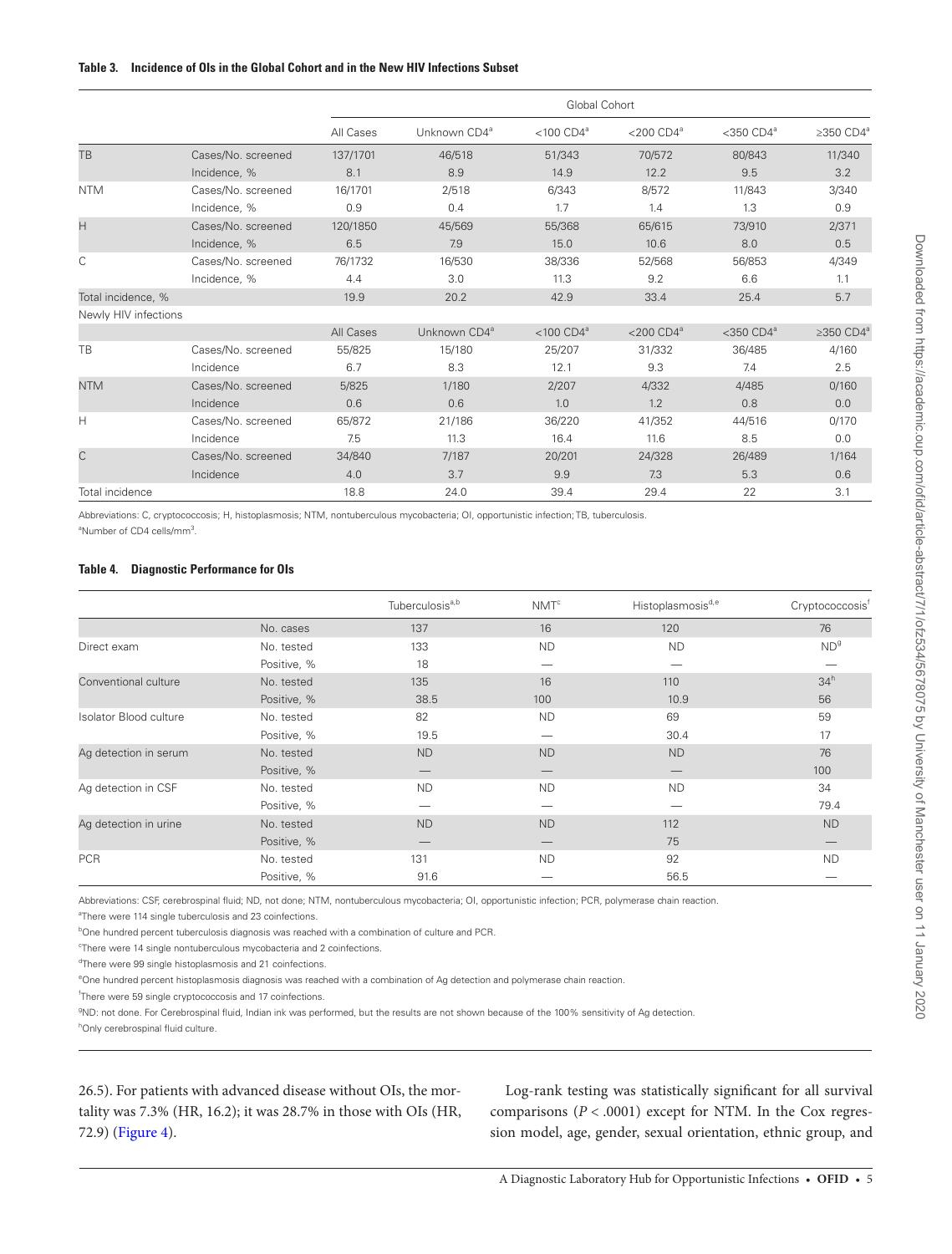## <span id="page-5-0"></span>**Table 5. Opportunistic Infection Treatment for 286 Patients Followed up to 180 Days**

|                                      | 114 TB                   | <b>14 NTM</b>            | 99 Histoplasmosis | 59 Cryptococcosis        |  |
|--------------------------------------|--------------------------|--------------------------|-------------------|--------------------------|--|
|                                      | No. (%)                  | No. (%)                  | No. (%)           | No. (%)                  |  |
| AmB                                  | _                        | $\overline{\phantom{a}}$ | 21(21.2)          | 1(1.7)                   |  |
| AmB followed by FZ                   |                          |                          | 4(4.0)            | 23(39.0)                 |  |
| AmB followed by ITZ                  |                          |                          | 31(31.3)          | $\overline{\phantom{a}}$ |  |
| <b>FZ</b>                            | $\overline{\phantom{a}}$ |                          | 3(3.0)            | 22 (37.3)                |  |
| <b>ITZ</b>                           |                          |                          | 21(21.2)          |                          |  |
| Antibiotics                          | _                        | 5(35.7)                  | $\sim$            | -                        |  |
| Anti-TB drugs                        | 98 (86)                  | 5(35.7)                  |                   |                          |  |
| No treatment or unknown <sup>a</sup> | 16(14)                   | 4(28.6)                  | 19 (19.2)         | 13 (22.0)                |  |

Abbreviations: AmB, conventional amphotericin B; FZ, fluconazole; ITZ, itraconazole; NTM, nontuberculous mycobacteria; TB, tuberculosis.

<sup>a</sup>Thirteen patients dead immediately after admission; 19 were lost to follow-up, and there is no evidence that they received treatment; 15 refused the treatment (death was confirmed using the National Registry), and 5 did not receive treatment for other reasons.



<span id="page-5-1"></span>**Figure 2.** Kaplan-Meier survival curves of patients with and without opportunistic infections. Abbreviation: OI, opportunistic infection.

type of patient were included to ascertain interactions. None of these comparisons were statistically significant except age. When age and OIs were analyzed together, age was not statistically significant and thus was discarded as an interactive variable in survival.

## **DISCUSSION**

Here we show that a national DLH can provide a high-quality diagnostic service for fungal disease and TB/NTM for an LMIC. This demonstration is the first of its kind in terms of population reach, timeliness, and clinical impact for a large population, as opposed to a local district. Not only did this new health care diagnostic system improve the diagnosis and management of OIs; it also provided crucial epidemiology data for these lifethreatening infections in Guatemala.

A common current diagnostic approach is to have laboratories close to the patients. However, in many LMICs such laboratories are not well equipped, the staff are undertrained, and

the budget is severely constrained. On the other hand, in many countries there are reference laboratories, but they are focused on public health and development of surveillance programs, diagnosis of imported or infrequent diseases, analysis of local of national outbreaks, identification of rare species and new mechanisms of resistance, etc. However, the main objective of a DLH is to provide quick diagnostic services of high quality to a network of clinics or hospitals with a limited diagnostic capability. The implementation of DLH has (i) improved the training of staff utilizing several different diagnostic technologies; (ii) enhanced the quality of the results obtained; and (iii) reduced the cost per test for those that are formatted for multiple samples. Time to result is already fast but would be enhanced further with a 24-hour/7-day working pattern, but this is not currently feasible. A DLH that knows 24 hours in advance how many samples it will receive the next day can organize its workload appropriately, minimizing the turnaround time and cost per test while at the same time reaching a quality standard similar to high-income countries' (HICs') laboratories.

The main bottleneck was the time to deliver the samples to the DLH, which was solved with a frequent and rapid courier service. Currently, 70% of the HIV units are at 5 hours' driving distance from the DHL, whereas the remote HIV units are at a maximum of 9 hours. In the near future, drones could be used to deliver parcels in a shorter time [[10,](#page-9-0) [11](#page-9-1)].

The performance of the DLH has been analyzed with its 2017 activity providing diagnostics to a network of 13 HIV clinics. There were 2141 PWH originally included, with 45 children excluded and only 143 (6.8%) lost to follow-up. From the 3 groups of HIV patients evaluated, 923 were new presentations of HIV infection, a remarkable 44% of the estimated total of first PWH presentations in the country in 2017 [[1](#page-8-0)]. For the first time, we reliably describe what the most frequent AIDS-defining illnesses are in Guatemala, with disseminated histoplasmosis taking top place. We have not formally documented other less common presentations such as *Pneumocystis* pneumonia, bacterial sepsis, toxoplasmosis, pneumonia, cytomegalovirus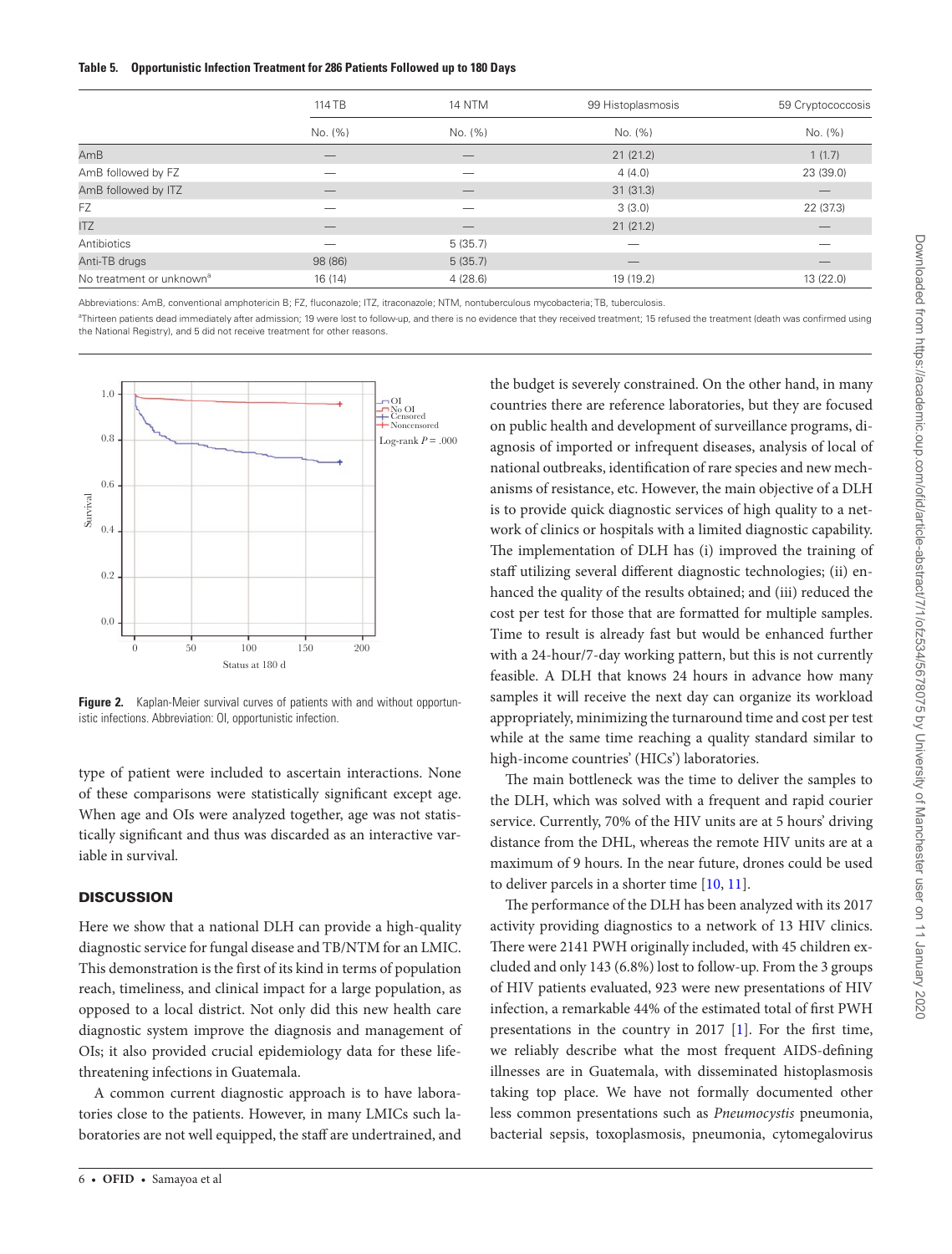

**Figure 3.** Kaplan-Meier survival curves of opportunistic infection cases. Abbreviations: NTM, nontuberculous mycobacteria; TB, tuberculosis.

<span id="page-6-0"></span>

<span id="page-6-1"></span>Figure 4. Survival curves for advanced vs nonadvanced HIV and opportunistic infections. Abbreviation: OI, opportunistic infection.

infections, and others, but our clinical experience places all these OIs at lower frequencies. Reliable data on the burden of different OIs, before and after ART initiation, are critical for

planning of health services, including procurement of drugs and diagnostics, which will provide better care to PWH. In this group of patients, the epidemiological data are robust, giving a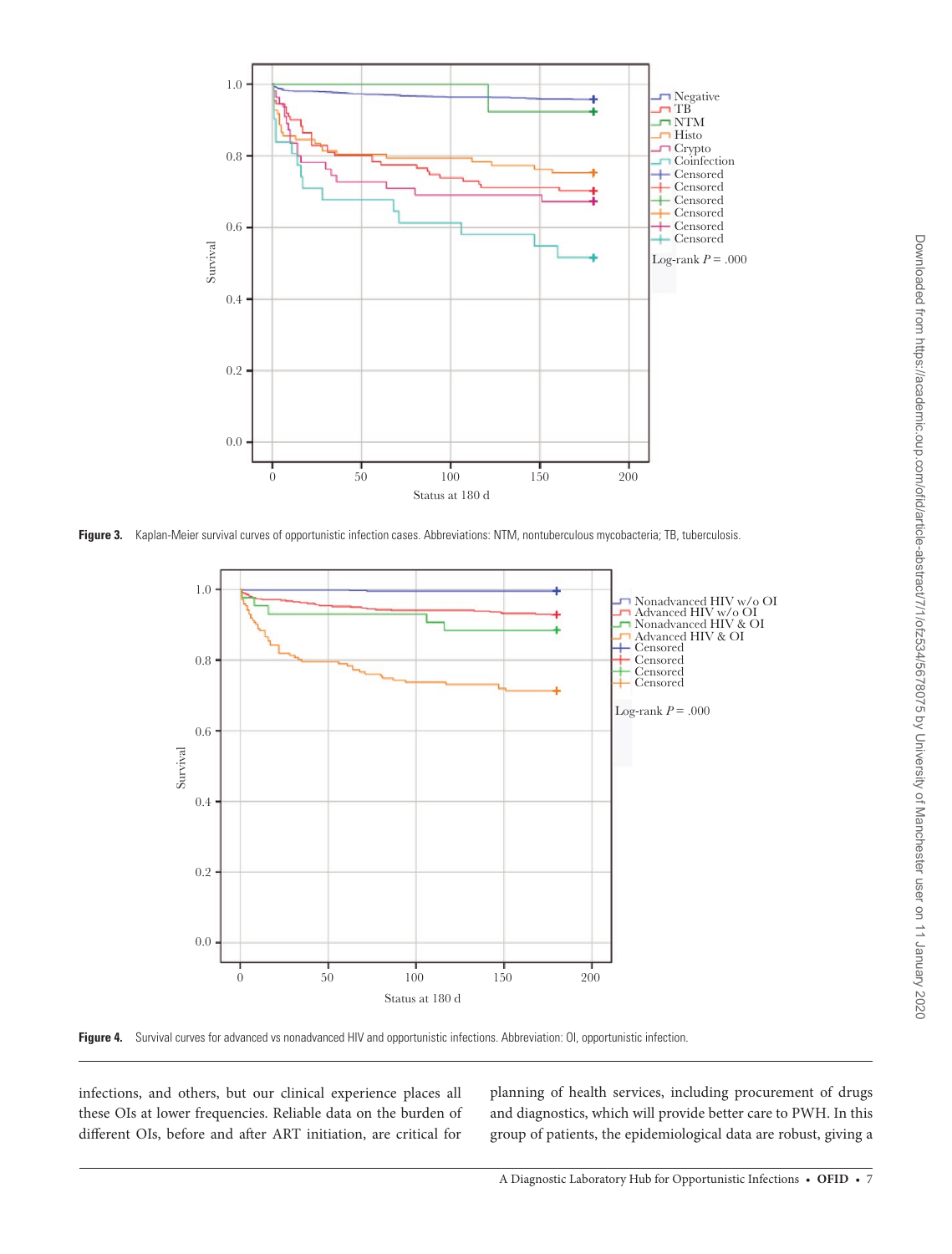clear picture about their sociodemographic characteristics and the burden of OIs ([Tables 1](#page-2-0) and [2](#page-3-0)).

For the last 30 years of the HIV epidemic, CD4 count has been a key parameter to assess risk of opportunistic infections and define advanced HIV infection in adults. Although the CD4 cell count was unknown for 32.3%, for the 1323 PWH with known CD4 cell count,  $47.6\%$  had <200 cells/mm<sup>3</sup> and 29.3% >350 cells/mm<sup>3</sup>. Specifically, for the 923 new HIV infections, 51.2% had a CD4 cell count <200 cells/mm<sup>3</sup>, which confirms prior data that PWH in Guatemala present very late, with a high mortality risk and cost of care, the worst in the region [\[12](#page-9-2)]. HIV awareness campaigns in Guatemala have clearly not achieved their intended objectives. A relevant finding is that women and men arrive with similar CD4 cell counts.

Recent World Health Organization (WHO) guidelines recommend specific care to patients with advanced disease (<200 CD4 cells/mm<sup>3</sup> or WHO clinical stage 3 or 4 disease) [\[13\]](#page-9-3). Here, we have analyzed all patients, irrespective of CD4 count, but CD4 cell count provides a critical tool for stratifying the OI risk for PWH to reduce the cost of screening. It should be available in every single HIV clinic, or the DLH should offer it. Knowing the CD4 cell count in real time allows decisions on which patients should be screened.

Following the WHO's advice to screen only patients with  $<$  200 CD4 cells/mm<sup>3</sup>, we would have missed 20.2% and 14.3% of OIs in the whole cohort and in the new HIV infection group, respectively. Therefore, our results support an OI screening threshold of <350 CD4 cells/ $mm<sup>3</sup>$ . We cannot make any recommendation for OIs other than TB, NTM, histoplasmosis, and cryptococcosis, because others were not addressed in this study.

In Guatemala, fungal infections are more prevalent than mycobacterial infections, 10.9% vs 9%, respectively. For newly presenting HIV infection, the situation is similar, 11.5% fungal infections vs 7.3% mycobacterial. These figures did not include *Pneumocystis* pneumonia, and molecular diagnosis for this infection will be included in the network in 2018. The resources devoted to diagnosis and management of mycobacterial diseases dwarf those dedicated to fungal infections—still neglected after >35 years of AIDS. For instance, in Guatemala flucytosine, an essential antifungal for the treatment of cryptococcal meningitis, is not available. The optimal timing of introducing ARVs in PWH with histoplasmosis has not been addressed at all, as another example.

Histoplasmosis and TB had similar incidence, although for new PWH, histoplasmosis was the most frequent OI associated with AIDS illness. Differentiating between histoplasmosis and TB by clinical means is difficult, and some patients have both infections. Until the implementation of the DLH in Guatemala, the epidemiology of both infections was unknown, and presumably many of the histoplasmosis cases were treated as TB, with a fatal outcome and a high cost of care. Using a screening strategy, independent of the physician's requests, has proven to be useful for diagnosing OIs, especially the 31 coinfections that would not have been diagnosed without this approach. Concomitant TB and histoplasmosis are problematic to treat because of the interactions of rifampicin and itraconazole [[9](#page-9-4)]. There were few NTM infections, but their diagnosis was important because the treatment is different from that of tuberculosis [[9,](#page-9-4) [10\]](#page-9-0).

Antigen detection was the best means of diagnosis of cryptococcosis and histoplasmosis. For TB, culture had a low sensitivity, whereas PCR was more useful. Xpert MTB/RIF and TB urinary lateral flow LAM assay were not available at the DLH. Despite limited sensitivity and slow response, culture should be performed because it is important for identification and antimicrobial susceptibility testing. The positive rate of histoplasmosis culture found in this study is low when compared with other studies [[14,](#page-9-5) [15](#page-9-6)]. The reasons are unknown, but we can speculate about the length of time to deliver the samples from the HIV units to the DLH and the introduction of urine Ag detection, which could reduce the need for invasive samples like bone marrow, which is well known to increase the culture positivity rate. In addition, recovery of *Histoplasma* spp. in culture is a slow and risky procedure; resistant strains have not been detected so far, and antifungal susceptibility testing is not standardized for this species. Nowadays and after the introduction of Ag detection in urine, this diagnostic approach has limited clinical value.

For diagnosis of histoplasmosis by antigen, urine is required, and the ease of acquiring urine explains why 95% of the patients were antigen tested. But the timing of urine sampling for histoplasmosis diagnosis could be important. An early morning urine collection improves the sensitivity of TB lateral flow LAM assay [[16\]](#page-9-7). Another report shows an increased sensitivity after urine concentration [\[17](#page-9-8)]. The impact of these parameters on the sensitivity and specificity of *Histoplasma* antigen testing require research. Further improving the performance of the test would be valuable because culture is so slow and has a low sensitivity and there is no commercial PCR. The in-house PCR used in this work had a limited sensitivity ([Table 4](#page-4-1)), although it was essential in the diagnosis of 26 cases (21.7%).

In addition to the diagnostic techniques employed in this work, the first WHO Model List of Essential In Vitro Diagnostics List (EDL) include Gen Xpert, LPA resistance, and LAM antigen [\[18\]](#page-9-9), which we believe should be included in the portfolio of the DLH. In 2019, *Histoplasma* antigen detection was added to the EDL [[19\]](#page-9-10).

Cryptococcosis mortality of 32.7% (HR, 4.9) is similar to that of sub-Saharan Africa [[20\]](#page-9-11), where flucytosine is also not available and amphotericin B not routinely used. For histoplasmosis, we found a mortality of 24.7% at 180 days; 2 previous studies from that Guatemala and French Guyana showed mortality rates of 24.8% and 16.8%, respectively, but at 30 days of follow-up [\[14](#page-9-5), [21](#page-9-12)]. An international cohort study evaluating TB-related mortality in PWH from Mexico, Chile, and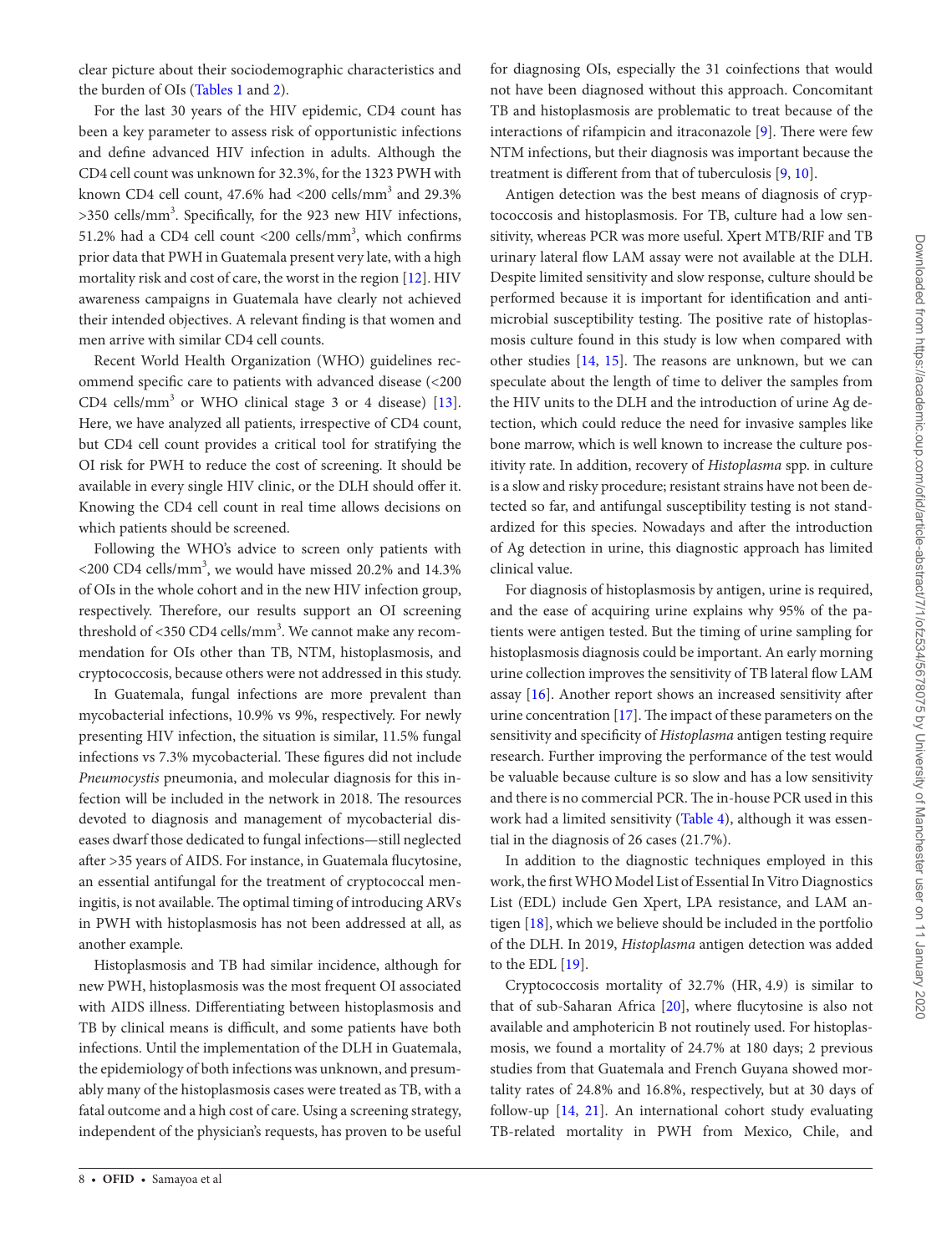Argentina found an 11% mortality at 1 year of follow-up, better than the 29.7% mortality at 6 months described here. Mortality in Eastern Europe (27%) is similar [\[22](#page-9-13)]. Notably, 9.8% of PWH here had lethal co-infections because only 51.6% were alive at 180 days (HR, 7.9).

As 52% of patients in Guatemala with HIV present with advanced disease, it is critical to establish a nationwide screening strategy with 2 main objectives, to diagnose and treat patients with OIs and to start safe and rapid HIV ART within 7 days of the day of HIV diagnosis, with the documented exception of cryptococcal meningitis (5 weeks' delay) and tuberculosis (2 weeks' delay) [[11](#page-9-1), [23](#page-9-14)]. As we show, OIs are the main causes of premature death of PWH, regardless of the CD4 count. Besides, with this screening strategy, 1636 patients who tested negative for the OIs screened were candidates for immediate ARVs. Several recent randomized trials have indicated that rapid ART initiation, including same-day start, can improve patients' outcomes, especially by reducing loss to care in the pre-ART period [\[13\]](#page-9-3).

Now validated in terms of clinical and survival impact, we propose a new health care diagnostic system, the diagnostic laboratory hub. This kind of organization is simpler, cheaper, and of higher quality than setting-up laboratories in every medical center. Courier companies and current Internet technology minimize the delays for delivery of samples and results, although there is room for improvement. In addition, the continuously high workload of a DLH ensures high-quality results, easier quality control, low cost per sample and diagnostic assay, and simpler continuing education for the staff. Even with full 24-hour/7-day operations, the DLH laboratory would be cheaper than any other kind of diagnostic system. In addition, an economic evaluation of the DLH is planned for 2020; conversations with the Ministry of Health have also started to analyze the sustainability of the project in the near future. For the time being, tuberculosis/NTM diagnosis is fully covered by the government, as well as the patient's treatment for all OIs.

Strong technical and clinical leadership is a key feature of the DLH and other successful diagnostic laboratories, and this is easier to deliver with a focused program compared with a distributed one. With a good configuration and organization, a DLH, in limited-resource setting, can deliver similar performance as a laboratory in an HIC but at a lower cost. Depending on the size of the country, careful planning is required to ensure DLH coverage of the whole territory, taking into consideration the main bottleneck of this structure, the elapsed time clinical samples spend in transit to the DLH. Network communication is now possible through different software systems, allowing online meetings, conference rooms, and video webinars at affordable prices. This facilitates continuing education, discussions of clinical cases, and a permanent update of the DLH and its network of clinics. Other countries may choose to adopt this model of care to reduce deaths in PWH on a national or regional basis.

## Supplementary Data

Supplementary materials are available at *Open Forum Infectious Diseases* online. Consisting of data provided by the authors to benefit the reader, the posted materials are not copyedited and are the sole responsibility of the authors, so questions or comments should be addressed to the corresponding author.

## Acknowledgements

Juan Pablo Figueroa (ASI) for the support on data collection, Berta Taracena (Intrahealth) Estuardo Diaz (Intrahealth), Saúl Paau (AHF) and the multidisciplinary team that collaborate with Fungired.

*Fungired members.* (i) Oscar Eduardo López Pérez. Hospital La Amistad Japón-Guatemala, Izabal; (ii) Brenan Ortiz Barrientos. Hospital General San Juan de Dios, Guatemala city; (iii) Vilma Alejandrina Reyes Muñoz. Hospital Nacional "Dr Jorge Vides Molina," Huehuetenango; (iv) Gladys Sajché Aguilar. Hospital Nacional "Juan José Ortega" Coatepeque, Quetzaltenango; (v) Aura Marina Méndez Andrade. Hospital Nacional de Escuintla, Escuintla; (vi) Luis Roberto Santa Marina de León. Hospital Nacional de Malacatán, San Marcos; (vii) Ana Lucía Gómez Alcázar. Hospital Nacional de Occidente, Quetzaltenango; (viii) Eduardo Celada González. Hospital Nacional de Retalhuleu, Retalhuleu; (ix) Gustavo A. Quiñónez M. Hospital Nacional Infantil "Elisa Martínez," Izabal; (x) Germán Orlando Cuyuch Sontay. Hospital Regional "Hellen Lossi de Laugerud," Alta Verapaz; (xi) Alba Virtud Contreras Marín. Hospital Regional de Cuilapa, Santa Rosa; (xii) María de Lourdes Fong Araujo. Hospital Regional de San Benito, Petén, (xiii) Claudia Mazariegos L. Hospital Regional de Zacapa, Zacapa and (xiv) Brenda Guzmán. Diagnostic Laboratory Hub, Asociación de Salud Integral, Guatemala City.

*Financial support.* This work was supported by Global Action Fund for Fungal Infections and JYLAG, a charity Foundation based in Switzerland (E.A. received this funding under the proposal: "Minimising HIV deaths through rapid fungal diagnosis and better care in Guatemala"). Other contributions came from AIDS Health Foundation (AHF) Guatemala, Intrahealth International and Ministry of health in Guatemala (MSPAS).

*Potential conflicts of interest.* Blanca Samayoa declares no conflict of interest. Luis Aguirre declares no conflict of interest. Oscar Bonilla declares no conflict of interest. Narda Medina declares no conflict of interest. Dalia Lau-Bonilla declares no conflict of interest. Danicela Mercado declares no conflict of interest. Anneliese Moller declares no conflict of interest. Juan Carlos Pérez declares no conflict of interest. Ana Alastruey-Izquierdo has received in the past 5 years grants from GILEAD, F2G and Scynexis and personal fees for educational conferences from Pfizer, Astellas, MSD and GILEAD outside the submitted work. Eduardo Arathoon has received honoraria from GILEAD for educational conferences and participation in Advisory board meeting. David Denning and family hold Founder shares in F2G Ltd, a University of Manchester spin-out antifungal discovery company. He acts or has recently acted as a consultant to Scynexis, Pulmatrix, Zambon, iCo Therapeutics, Roivant, Biosergen and Fujifilm. In the last 3 years, he has been paid for talks on behalf of Dynamiker, Hikma, Gilead, Merck, Mylan, and Pfizer. He is a longstanding member of the Infectious Disease Society of America Aspergillosis Guidelines group, the European Society for Clinical Microbiology and Infectious Diseases Aspergillosis Guidelines group and the British Society for Medical Mycology Standards of Care committee. Juan Luis Rodriguez-Tudela declares no conflict of interest. All authors have submitted the ICMJE Form for Disclosure of Potential Conflicts of Interest. Conflicts that the editors consider relevant to the content of the manuscript have been disclosed.

#### References

- <span id="page-8-0"></span>1. UNAIDS. Fact sheet - latest global and regional statistics on the status of the AIDS epidemic. **2018**. Available at: [https://www.unaids.org/sites/default/files/](https://www.unaids.org/sites/default/files/media_asset/UNAIDS_FactSheet_en.pdf) [media\\_asset/UNAIDS\\_FactSheet\\_en.pdf.](https://www.unaids.org/sites/default/files/media_asset/UNAIDS_FactSheet_en.pdf) Accessed May 19, 2019.
- 2. Global Laboratory Initiative Advancing TB Diagnosis. A publication of the Global Laboratory Initiative a Working Group of the Stop TB Partnership mycobacteriology laboratory manual. **2014**. Available at: [https://www.who.int/](https://www.who.int/tb/laboratory/mycobacteriology-laboratory-manual.pdf) [tb/laboratory/mycobacteriology-laboratory-manual.pdf.](https://www.who.int/tb/laboratory/mycobacteriology-laboratory-manual.pdf) Accessed November 30, 2019.